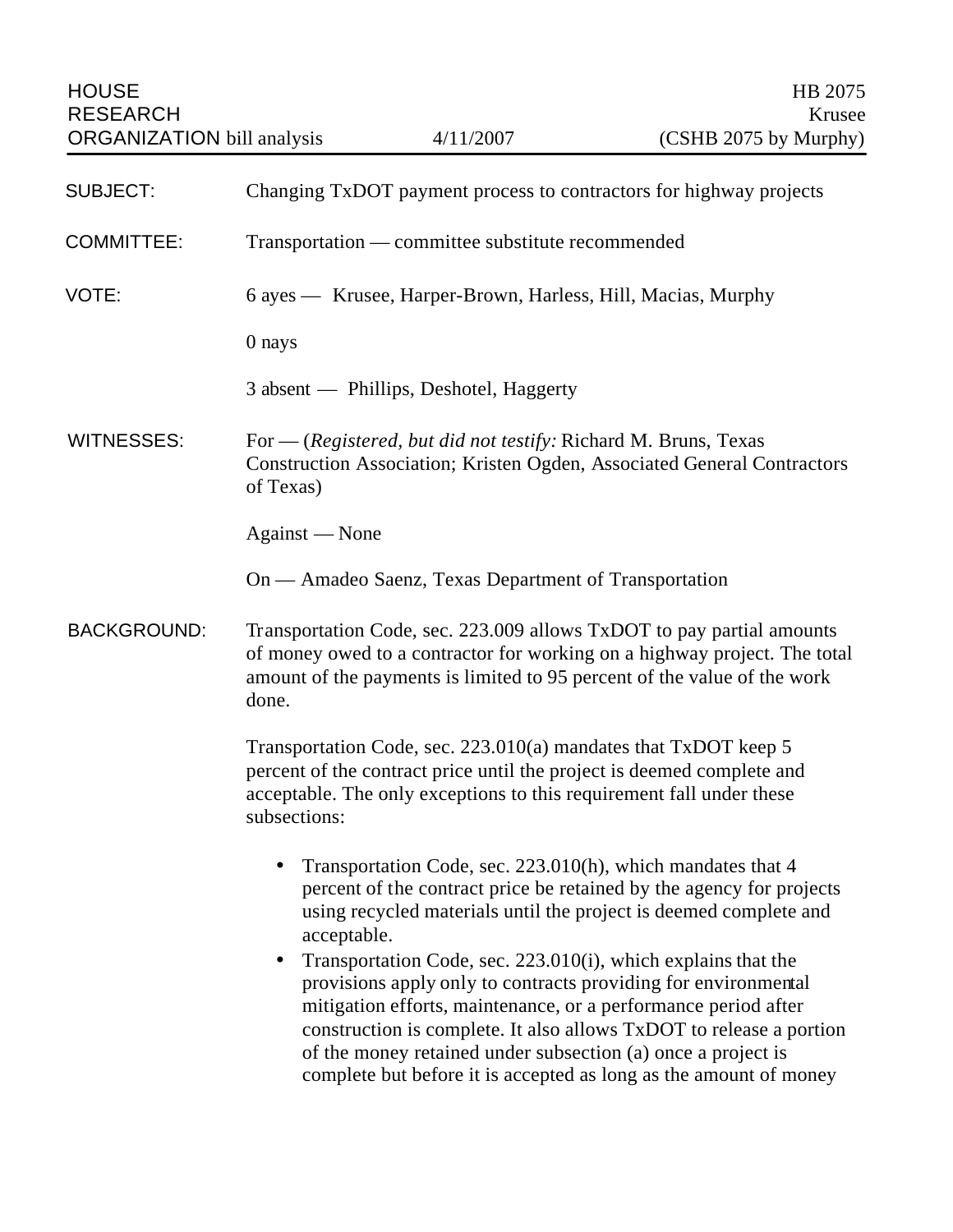## HB 2075 House Research Organization page 2

given to the contractor does not exceed the amount needed to maintain compliance with the contract.

The 79th Legislature in 2005 approved HB 2702 by Krusee, creating Transportation Code, sec. 223.205 for TxDOT to require private parties engaged in a comprehensive development agreement with the agency to provide performance and payment bonds. The performance bond ensures the contractor completes the contract in a manner acceptable to TxDOT, and the payment bond ensures subcontractors and suppliers are protected if the contractor fails to pay them in full. The agency requires the contractors to put up a performance and payment bond equaling 10 percent of the contract, although the actual cost borne by the contractor is typically less than 1 percent.

The Federal Highway Administration issued new contract requirements for all highway projects involving federal dollars effective April 2006, requiring contractors to put up a retainage bond equaling 10 percent of the contract price in lieu of setting aside retainage.

DIGEST: CSHB 2075 would amend Transportation Code, sec. 223.009 to remove the 95 percent cap on partial payments authorized for a contractor in a highway construction project. The bill also would eliminate the requirement for TXDOT to keep 5 percent of the contract price and would allow the agency to keep an unspecified percentage until a project was complete and accepted. It would make the subsection applicable to all types of highway projects by repealing a provision covering projects using recycled materials and one specifying the types of projects eligible under the subsection.

> The bill would take immediate effect if finally passed by a two-thirds record vote of the membership of each house. Otherwise, it would take effect September 1, 2007.

**SUPPORTERS** SAY: CSHB 2075 would allow TxDOT to create a uniform payment process for highway construction projects by aligning state standards with newly revised federal procedures. The agency already is using this practice on the majority of highway projects, and the older procedures have become unnecessary due to recent changes the state has made to create a new system for ensuring all work on highway projects meets its standards. In such a heavily regulated process, the ability for TxDOT to streamline one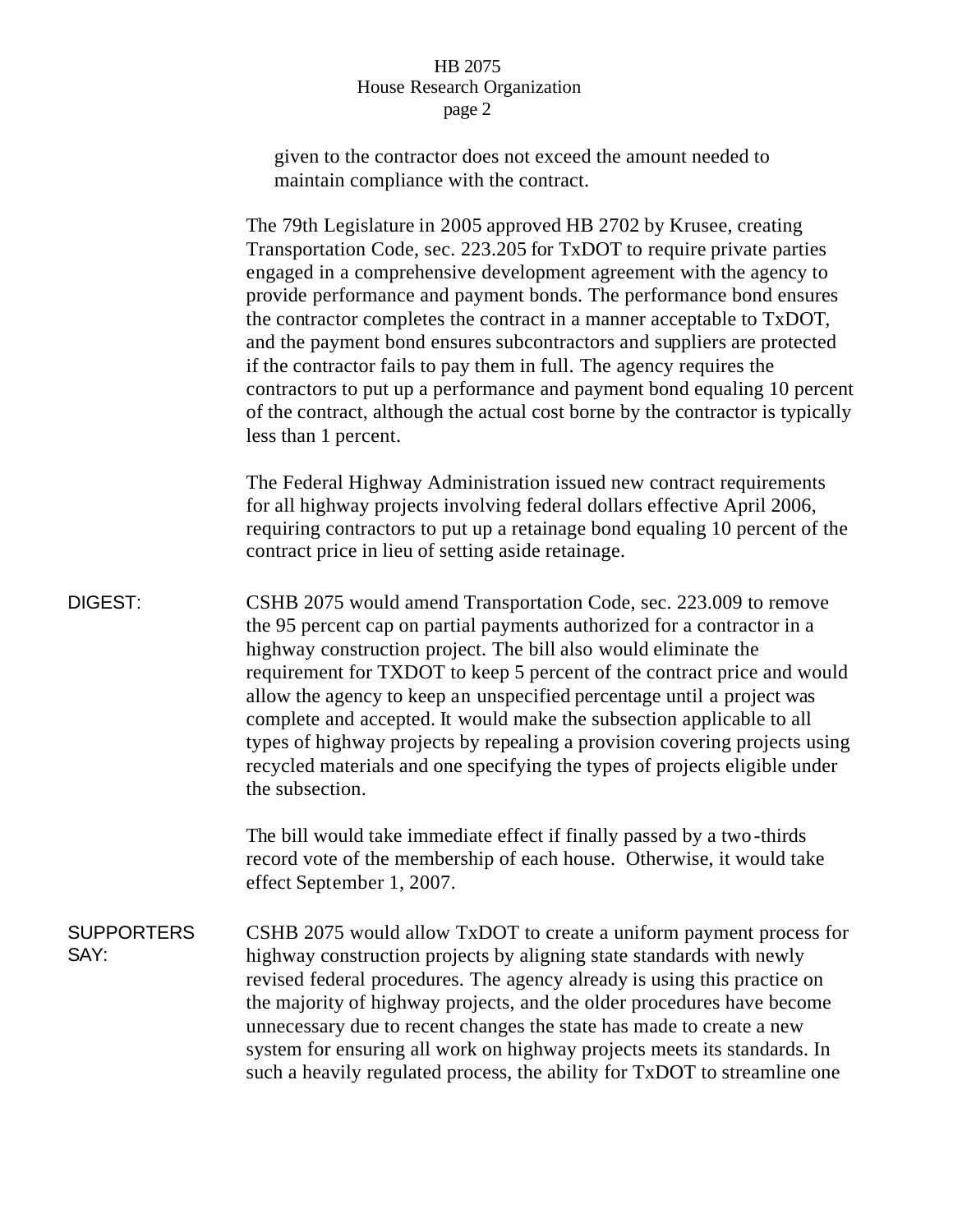## HB 2075 House Research Organization page 3

aspect would be a benefit not just for the state but also for the contractors and sub-contractors working on highway projects.

Roughly 90 percent of highway projects in Texas involve some federal funding and are subject to the new federal guidelines mandating the use of retainage bonds. Current state policy for the remaining 10 percent of highway projects not bound by federal guidelines requires the contractor pay 4 to 5 percent of the contract price. Under both scenarios, the money is used to ensure the contractors complete the work to the satisfaction of TxDOT and is returned to the contractor once the project has been deemed complete and acceptable. Also, new state law allowing contractors to purchase performance and payment bonds creates a mechanism for TxDOT to ensure its standards are being met without imposing as large a financial burden as the current retainage standards.

This bill would benefit all parties involved in these agreements. TxDOT no longer would have two types of contracts for state and federal projects, which would reduce administrative complexity, but it still would have a tool with which it could ensure projects were being completed in an acceptable fashion. Contractors would not be required to put up so much money. Subcontractors – typically smaller firms, which had seen a proportional withholding of their payment – could receive more money more quickly, a real benefit because of the nature of their work and the size of their companies. Often, they do a few months worth of work on a multi-year project. Because these companies have more limited resources than larger firms, waiting several years before receiving full payment is a real hardship.

The changes from the original version of the bill would allow TxDOT flexibility, should federal standards change again, to return to a retainage system in lieu of a retainage bond.

**OPPONENTS** SAY: This bill should be amended to restore the 5 percent cap on retainage to ensure that TxDOT would not have carte blanche to decide how much money to keep should federal standards change and the state return to the current system. Giving the agency flexibility is one thing, but there should be some limitation to protect contractors and subcontractors should it decide to return to a retainage system.